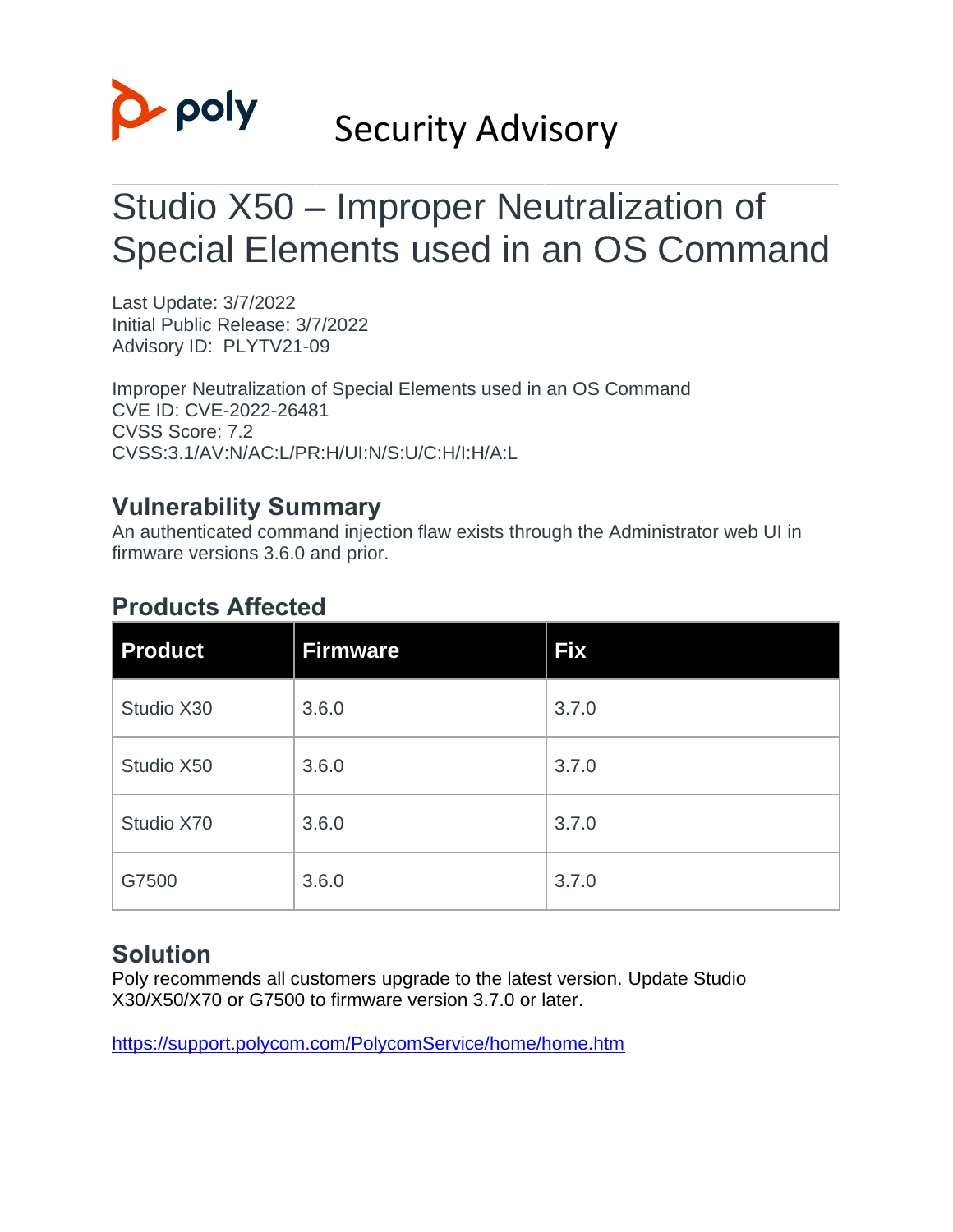## **Workaround**

There is no workaround.

## **Details**

### **CVE 2022-26481 – Studio X50 Improper Neutralization of Special Elements used in an OS Command**

A flaw in the neutralization of data passed in the input fields within the Administrator web UI could result in an authenticated command injection. A successful exploit of this vulnerability could allow the attacker to establish a shell with elevated privileges.

## **Recognition**

Poly would like to thank **Johannes Kruchem** from **SEC Consult** for reporting security vulnerabilities to us and for their coordinated disclosure.

## **Contact**

Any customer using an affected system who is concerned about this vulnerability within their deployment should contact Polycom Technical Support – either call 1-800- POLYCOM or visit:

<https://support.polycom.com/content/support/security-center.html>For the latest information.

## **Revision History**

| l Version | <b>N</b> Date | Description            |
|-----------|---------------|------------------------|
|           | 03/07/2022    | <b>Initial Release</b> |

©2020 Plantronics, Inc. All rights reserved.

### **Trademarks**

Poly, the propeller design, and the Poly logo are trademarks of Plantronics, Inc. All other trademarks are property of their respective owners. No portion hereof may be reproduced or transmitted in any form or by any means, for any purpose other than the recipient's personal use, without the express written permission of Poly.

#### **Disclaimer**

While Poly uses reasonable efforts to include accurate and up-to-date information in this document, Poly makes no warranties or representations as to its accuracy. Poly assumes no liability or responsibility for any typographical errors, out of date information, or any errors or omissions in the content of this document. Poly reserves the right to change or update this document at any time. Individuals are solely responsible for verifying that they have and are using the most recent Technical Bulletin.

**Limitation of Liability**